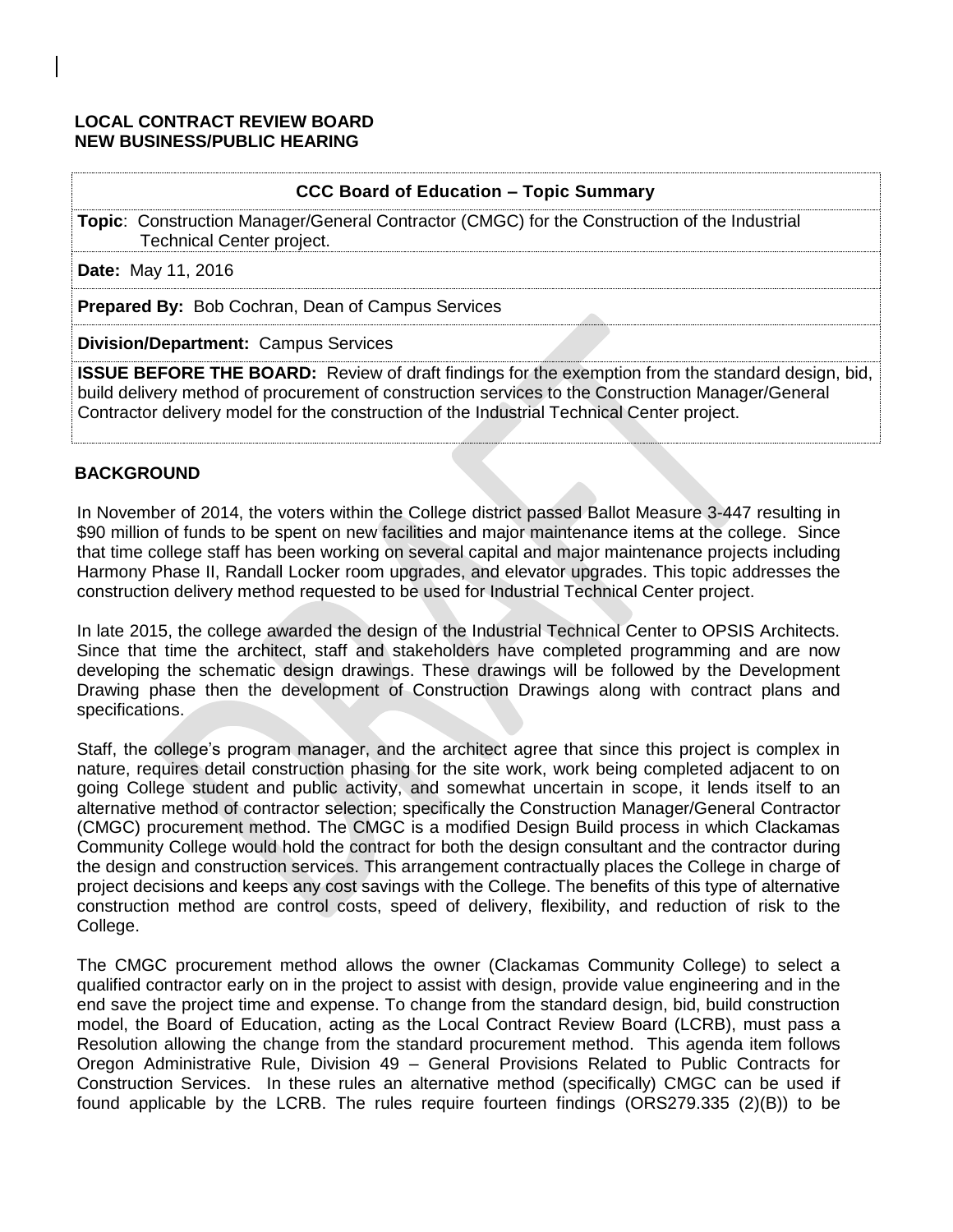addressed and a public hearing held prior to approval of the CMGC procurement method by the LCRB.

The findings are draft until after the public hearing and modifications made by the LCRB. The findings are necessary to facilitate discussion and are not intended to be yes/no decision making tools.

The *draft* thirteen findings and CCC's responses are as follows.

### **1. How many persons are available to bid:**

This project is somewhat technical in nature, but not specialized. Considering the Portland Metro market, it could be assumed that  $5 - 10$  firms would bid on this project. This delivery method appeals to more construction firms who are qualified to complete this type of project construction.

## **2. Construction budget and projected operating costs for the completed public improvement.**

The estimated construction budget for the ITC is \$12 million and the \$6 million for the Barlow Parking Lot. The operating cost of the building is roughly estimated at \$100,000 per year and includes utilities and maintenance/custodial personnel. The parking lot is estimated at \$10,000 per year for maintenance and upkeep.

## **3. Public benefits that may result from granting the exemption.**

Public benefits resulting from the CMGC method may include reduced cost from the selected contractor's value engineering and added flexibility of the currently very tight project schedule to complete the project. The target completion date is early summer 2018 which would allow transfer of equipment from the existing space in Barlow Hall to the new ITC during the summer in preparation for a fall 2018 opening. The CMGC method will help staff and consultants to better determine and manage project scope and costs estimates early in the project ensuring that the overall project schedule is met for 2018 opening.

#### **4. Whether value engineering techniques may decrease the cost**

CMGC will add a value engineering component to the project. Bringing an experienced contractor on board early in the design phase to identify cost saving opportunities and design modifications will certainly reduce costs. The CMGC selection will focus on the proposing firms' skill in providing cost management and cost reduction solutions.

#### **5. The cost and availability of specialized expertise that is necessary for the public improvement.**

Designing for and constructing an advanced manufacturing facility such as the ITC, can be a specialized field requiring expertise in structures of varying components, solar arrays, manufacturing and classroom spaces. The current cost estimate for construction appears high based on preliminary review by staff and CCC program manager. A CMGC can address costs early on in the design process and the design and/or scope can be modified to meet financial constraints. In addition, they can advise on material selection and provide recommendations on materials that are cost effective and steer the team away from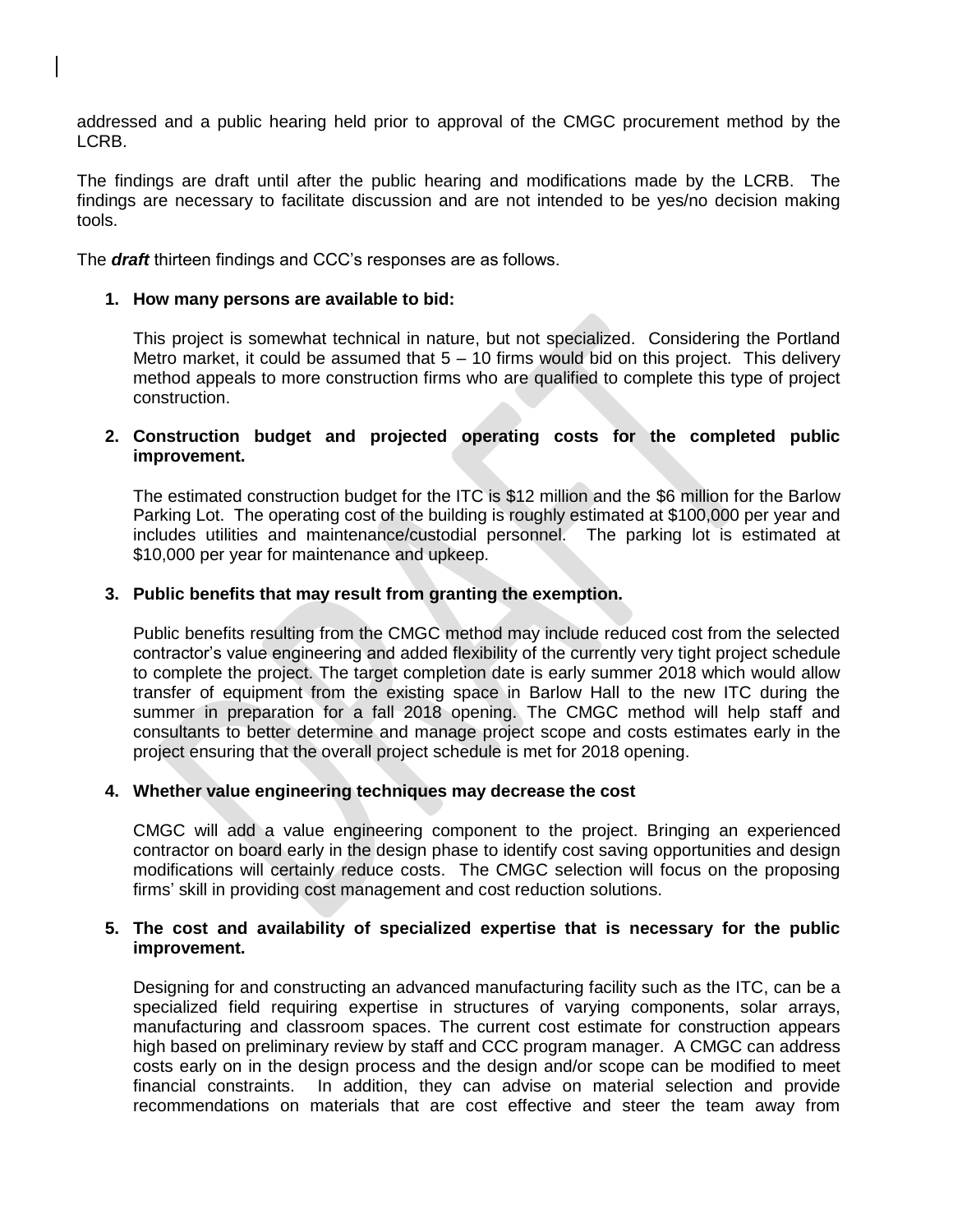expensive of material or material shortages. This will save project costs and reduce schedule risk for the construction of this project.

### 6. **Likely increases in public safety**.

Utilization of the CMGC method with an experienced contractor should result in safety issues being addressed both during design and construction and long term use of the completed facility. In addition, this facility will be constructed during the school year when staff, students and visitors are present. Using the CMGC model for the ITC will allow a very detailed safety plan not only for the construction materials and workers, but the circulation of students, staff and visitors who must park and travel adjacent to the construction zones.

## 7. **Whether the exemption may reduce risk to the contracting agency or the public.**

CMGC method will reduce risk to the college by providing accurate cost estimating and allow the College flexibility to modify the project scope and budget as deemed necessary prior to construction. Also, the CMGC will advise on issues that impact schedule and manage the construction and material selection which reduces the schedule risk.

## **8. Whether the exemption will affect the sources of funding for the public improvement.**

The exemption will not affect the source of the funding for the ITC. The ITC is funded from the 2014 Bond funds and the \$8 million state match.

## **9. Whether granting the exemption will "better enable" the contracting agency to control the impact of market conditions on the costs and time necessary to complete the improvements.**

The CMGC process will allow the contractor to procure/order items with long lead times such as difficult to obtain materials and finishes and obtain competitive pricing on other project related materials. In addition, having the contractor on board early in the project will allow them to better prepare for the construction and maximize scheduling, thereby meeting the desired time limits.

## **10. Whether granting the exemption will "better enable" the contracting agency to address the "size and technical complexity" of the project.**

An experienced CMGC contractor will have the opportunity to coordinate with design professionals regarding the technical aspects of the project throughout the designing phases. This will be critical for the phasing of the parking lot construction.

#### **11. Whether the public improvement involves new construction or renovates or remodels an existing structure.**

The ITC project is considered new construction. The Barlow Parking lot will be a complete renovation of the existing facility, including site utilities and campus roadway that needs to be kept open during construction for public use and use by emergency response teams to respons to campus incidents.

#### **12. Whether the public improvement will be occupied or unoccupied during construction.**